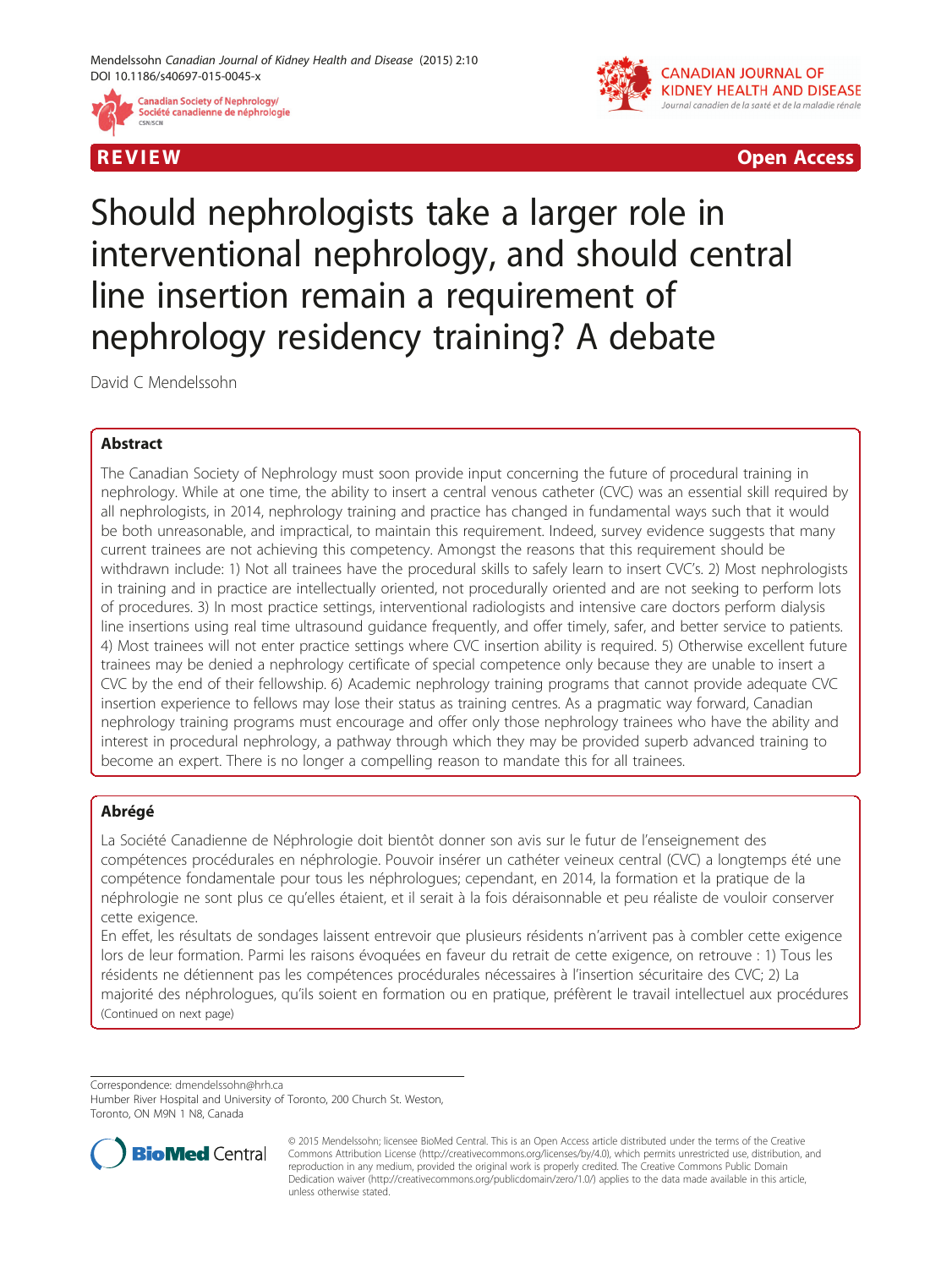(Continued from previous page)

et ne cherchent pas à appliquer ce type de savoir-faire; 3) Dans la plupart des environnements de travail, les radiologistes interventionnels et les intensivistes insèrent les CVC de dialyse sous échographie de façon rapide et sécuritaire pour les patients; 4) La plupart des résidents ne travailleront pas dans un service qui exige du néphrologue qu'il insère les CVC; 5) Des résidents dont le parcours est excellent pourraient se voir refuser un certificat de compétence en néphrologie à la fin de leur résidence simplement parce qu'ils ne sont pas capables d'insérer un CVC; 6) Les programmes de formation universitaire en néphrologie qui ne peuvent pas fournir une exposition à la technique pratique considérée adéquate en matière d'insertion de CVC à ses résidents pourraient perdre leur statut de centre de formation.

Les programmes canadiens de formation en néphrologie doivent proposer une solution pragmatique à ce problème en continuant d'offrir l'enseignement des compétences procédurales aux résidents qui détiennent à la fois les habiletés et l'intérêt en la matière et en encourageant ceux qui sont intéressés par ces techniques à devenir des experts par le biais de formations plus poussées. Par contre, il n'existe aucune raison impérative d'exiger ceci de tous les résidents.

### Why is this article important?

This article is important because it challenges a traditional nephrology training requirement and argues that nephrology training should no longer require that every trainee learn to insert a central venous catheter for dialysis.

#### Key messages

While at one time, the ability to insert a CVC was an essential skill required by all nephrologists, in 2014, nephrology training and practice has changed in fundamental ways such that it would be both unreasonable, and impractical, to maintain this requirement.

Trainees are in the best position to understand their passions, skills and desired career pathways, and, with guidance from nephrology program directors, can acquire the training they will need as they prepare to enter the job market. For some trainees and for some Canadian job opportunities, procedural training and the ability to insert CVC's will be critical. However, in many circumstances these skills will not be required after completion of training, and therefore there should be no requirement for such training for all.

#### Implications for future health policy

The Canadian Society of Nephrology has been asked to provide input to the Royal College of Physicians and Surgeons of Canada about this, and so it has potential public policy implications as nephrology training criteria are to be reassessed.

# Introduction

Acute or chronic hemodialysis (HD) requires arterial access to high blood flow rates from the patient to an extracorporeal circuit, and then a venous return of blood back to the patient. For chronic HD, Canadian and international guidelines recommend that an arterio-venous fistula (AVF) or graft (AVG) are preferred in suitable

patients [\[1](#page-4-0)-[4\]](#page-4-0). However, there are circumstances where such an access is not in place. When HD is required urgently for an acute indication or if chronic access is not in place, then timely insertion of a central venous catheter (CVC) is required. Indeed, swift insertion of a CVC leading to rapid initiation of HD, can be a life saving intervention.

There are many procedures that could be considered within the scope of nephrology practice. A partial list includes insertion of CVC, percutaneous renal biopsy, insertion of acute and chronic peritoneal dialysis catheters, and thrombolysis and/or angioplasty of AVF or AVG. This debate will focus on the one procedural skill that has traditionally been considered essential for every trainee to learn – the insertion of a CVC.

The Royal College of Physicians and Surgeons of Canada (RCPSC) sets the criteria and conditions whereby a nephrology trainee can acquire a certificate of special competence in nephrology ([http://www.royalcollege.ca/cs/](http://www.royalcollege.ca/cs/groups/public/documents/document/y2vk/mdaw/~edisp/tztest3rcpsced000917.pdf) [groups/public/documents/document/y2vk/mdaw/~edisp/](http://www.royalcollege.ca/cs/groups/public/documents/document/y2vk/mdaw/~edisp/tztest3rcpsced000917.pdf) [tztest3rcpsced000917.pdf](http://www.royalcollege.ca/cs/groups/public/documents/document/y2vk/mdaw/~edisp/tztest3rcpsced000917.pdf) ). Insertion of a central venous access remains a requirement for adult nephrology, as it has been since the birth of this subspecialty. Clearly at one time, this potentially life saving skill was considered to be fundamental and essential for any practicing nephrologist. However, the RCPSC is reconsidering this requirement and has asked the Canadian Society of Nephrology (CSN) for input. A similar discussion is occurring in the United States [\[5](#page-4-0)]. As part of its due diligence, CSN held a debate on November 12, 2014 in Philadelphia. This paper is based upon that presentation.

This topic is an emotional one, with deeply held beliefs. Since the debate cannot be based on a deep and rich scientific literature, it must be argued based mostly on personal experiences and opinions. For the reader, I feel it is important to portray where I have come from on this issue and how my career and my opinions have evolved.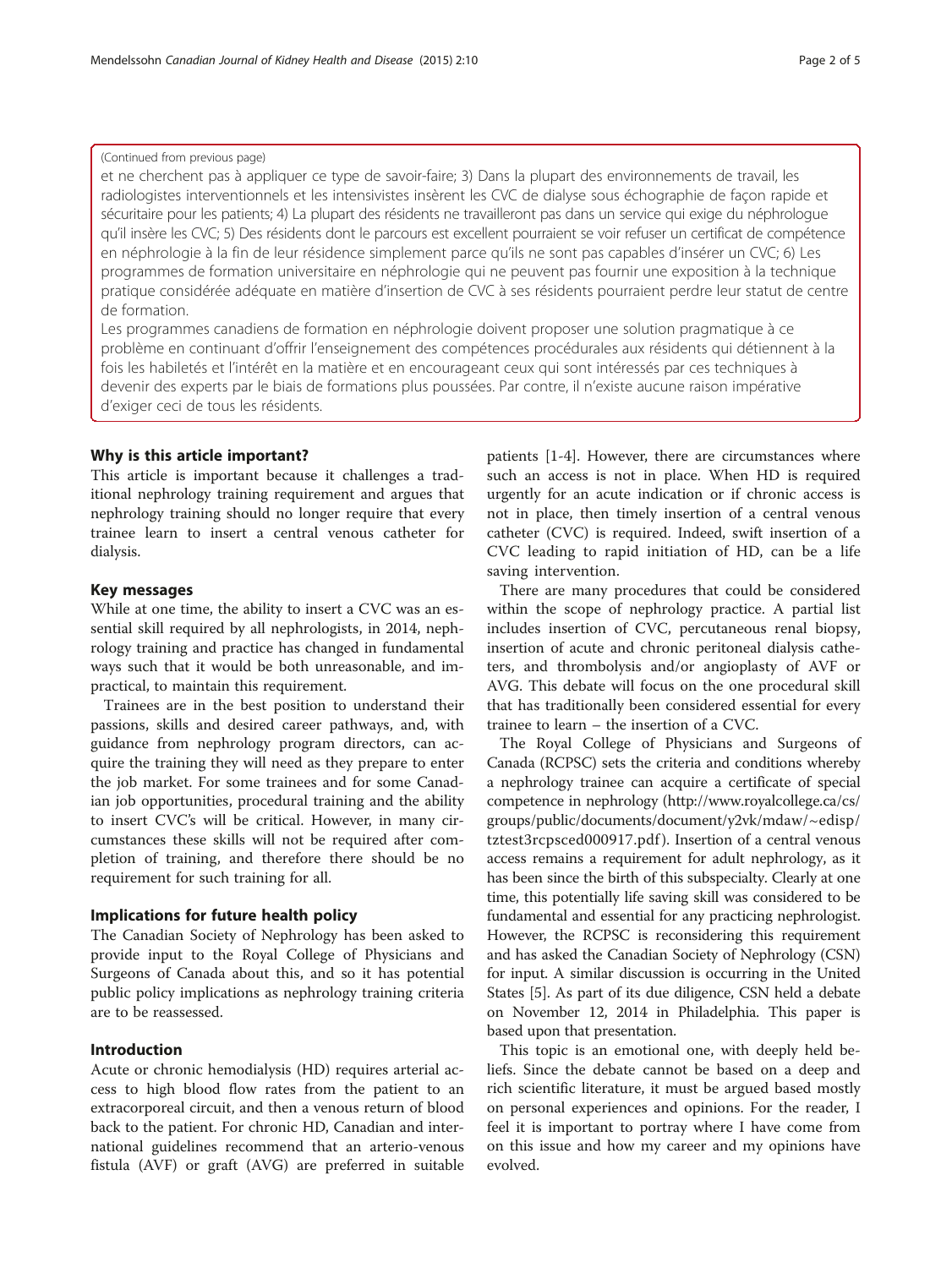I trained in the mid 1980's and my most important mentor was Dr. Robert Uldall, who was the quintessential procedural nephrologist [\[6](#page-4-0)]. He taught me how to insert femoral and subclavian lines, and I became an expert in both procedures. Later, I learned how to perform ultrasound guided percutaneous kidney biopsies. The first twelve years of my career were as a full time university based nephrologist, and involved performing, teaching and publishing my experiences with procedures [[7,8\]](#page-4-0). My career then led me to a very different, community based practice, where I have been for the past 13 years. It is important to note that I was never taught how to access the internal jugular vein, or how to insert a central venous catheter (CVC) using real time ultrasound guidance.

#### Physician training and career paths

Let me state bluntly and up front that procedural nephrology can be challenging and rewarding, and should be promoted for young nephrologists who might thrive with procedures as a central part of their practice. However, my university based teaching experiences taught me a critical lesson, which is central to this debate. I can say with certainty that not all trainees have the ability and/or the interest in procedural nephrology. Indeed frankly, some trainees whom I tried to teach were so unskilled that patient safety was a real and serious concern. Upon reflection, procedural ability is highly variable between individuals, and this biological fact of life should be no surprise to anyone.

Broadly speaking, young physicians who are procedurally oriented choose surgical career paths, while those who are intellectually oriented take career paths in internal medicine and its subspecialties. Arguably, nephrology is the most intellectual of all subspecialties. It is highly unlikely that intellectually oriented interns and residents facing career choices that might include internal medicine and its subspecialties, would consider the opportunity to perform lots of procedures to be an important factor in promoting nephrology as their top career choice. It is common knowledge that the surgical personality is different from the medical one. Consider the well known description of orthopaedic surgeons as needing to be strong as an ox, and twice as smart [\[9](#page-4-0)]. No one would describe nephrologists that way! To assume that all nephrologists would thrive doing more procedures is naive.

## Procedures and community based nephrology practice

As a senior community based nephrologist, it is possible that I could be directly involved with a patient who requires an urgent CVC. However, in my environment, interventional radiology provides excellent and timely support for procedures, and as my first choice, I would

ask them to perform the procedure. If a dangerous delay was encountered, then a direct personal appeal for help would almost always overcome the problem. These interventionalists are performing procedures all day every day, and are experts at ultrasound guided line insertions. And when a radiologist is not available, an intensive care physician can insert a dialysis line.

As a result of the availability of these experts who are more competent than me, I find myself caught in a vicious cycle (Figure 1). I perform procedures infrequently (once a year or less), and as a result I lose confidence in my ability to perform them well. As a result I avoid procedures by asking my colleagues to do them if they are available, which leads to even less opportunity to perform procedures.

This vicious cycle is reinforced by other factors intrinsic to procedures that intrude into an already busy schedule when I am alone caring for 30 to 50 inpatients or on call. Urgent procedures seem to never start on time, never end on time, and take up time that has not been pre-booked.

#### Questions and answers

Let us consider the first part of the debate question, should nephrologists take a larger role in interventions? The way the question is framed is a problem for me. If we are talking about some nephrologists, then I am strongly supportive. If, on the other hand, we are promoting this for all nephrologists, then I am strongly opposed.

First of all, even within the nephrology subspecialty, there are many diverse career paths. Many of these will not require a nephrologist to perform procedures. Many

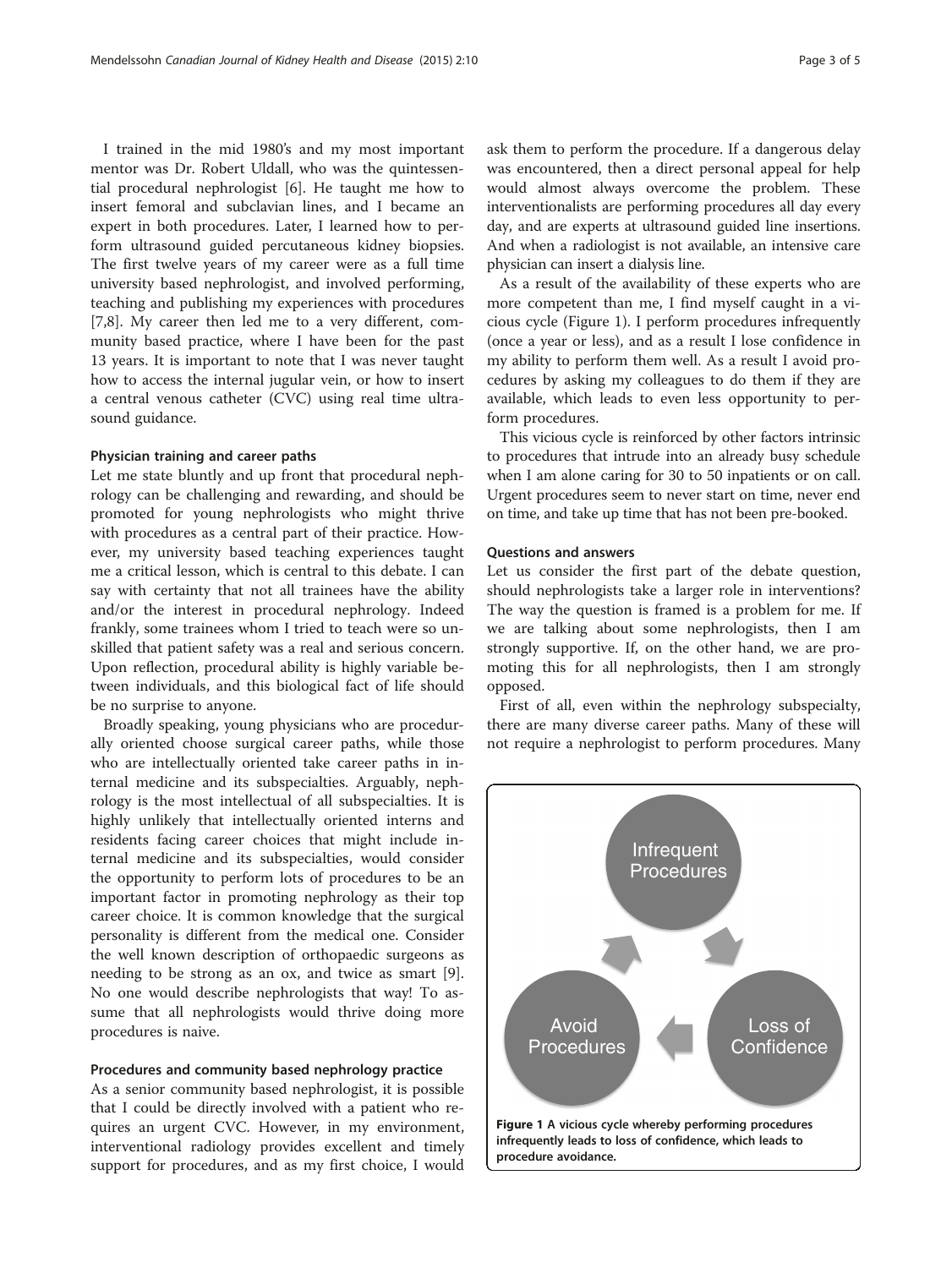young nephrology trainees are seeking skills to work in basic science labs and will practice in full time university settings where they will not perform procedures. Even in many community settings (like mine), procedural skills will not be required.

Secondly, the question needs to be considered in context. There are fundamental problems that exist within Canada that are impacting on trainees and the skill set they possess upon completion of their programs. Some Canadian academic teaching centres are reporting problems in providing an optimal procedural experience for their trainees. They report too few procedures to allow for competency to develop. Many nephrology faculty members are no longer sufficiently skilled to teach procedures to their own trainees. Passing off nephrology trainees to interventional radiology or ICU physicians for procedural training is not a solution either, since these disciplines have their own trainees who require an adequate volume of procedures.

Recent data exists that confirms this weakness of nephrology procedural training in Canada. Clark and colleagues in Ottawa have shown, in a national survey of trainees, that many do not become proficient in line insertion methodology [\[10\]](#page-4-0).

Another troubling aspect of requiring all nephrologists to achieve competence in procedures relates to maintenance of that competency. If modern nephrology practice after completion of training leads only to rare or no opportunities to do procedures for the majority, then acquired skills will be lost. Once mandated to become competent, it seems like a contradiction to turn a blind eye to the maintenance of competency. If Canadian nephrology is already challenged with providing procedural training for many residents, then where will the political will and resources come from to provide avenues for all busy clinical nephrologists to maintain their skills?

Next let us consider what problems would be solved by maintaining the RCPSC requirements for training and what might be the consequences. Are the problems highlighted above causing negative patient care issues? There is a paucity of data in this regard, but I would submit that at least anecdotally, Canadian acute patients get timely access to high quality procedures, whether they are done by nephrologists or others. Furthermore, there is no evidence that nephrologists do these procedures faster than, or better than, others.

Even if one were to agree that every renal program should include procedural nephrology expertise, the next question becomes how many nephrologists are required to provide it? It seems to me that in most situations, one or two nephrologists would be the right number - more than that would be too many to maintain volumes and competency amongst them all. Indeed to extend this argument, if the right answer is that only a minority of nephrologists in any group would be the proceduralists, then why maintain CVC insertion as a requirement for all trainees?

Rigorous adherence to the current RCPSC requirement may also cause unintended consequences if rigidly enforced. It is not hard to conceive of a future trainee, excellent in all other competencies, who is denied the nephrology certificate of special competence solely because they cannot prove documentation of evidence of adequate training and certifiable skills in CVC insertion. It is equally possible to speculate that a training program would be put on probation, or even lose its training program status, if the RCPSC deemed it could not meet its CVC training obligations.

#### Shaping the future of nephrology training and practice

Rather than insist that the status quo be defended at all costs, I suggest that CSN adapt its policies to create conditions that will lead to the evolution of a desired future landscape that fosters excellence in procedural clinical practice and patient care. What might that look like?

Certainly I would recommend that all nephrology trainees must continue to learn the fundamentals about CVC's. Indications for specific locations, and short and long term complications might be part of a core curriculum. An expert panel of CSN might produce a document that outlines the learning objectives of such a curriculum.

CSN and Canadian nephrology training programs must encourage and offer nephrology trainees who have the ability and interest in procedural nephrology, a pathway whereby they may seek supplemental and advanced training to become an expert. There is no compelling reason to mandate this for all trainees at this time.

To achieve this desired model requires skilled and passionate teachers of procedural nephrology. It requires a sufficient volume of cases and an adequate case mix. It must include proficiency in real time ultrasound guidance for biopsies and line insertions, since this has become the standard of care [\[11\]](#page-4-0). Similarly, it must include simulation resources [\[12](#page-4-0)]. Simulation can augment and reinforce the teaching of techniques, but cannot replace actual clinical experiences.

In my opinion, it may not be possible for all Canadian academic centres to provide this high standard of procedural training. If not possible, then several university groups must develop and promote themselves as academic centres of excellence for procedural nephrology training. These centres of excellence would need to formalize relationships with other nephrology training programs, so that every Canadian nephrology trainee has the best opportunity to get advanced training, if desired. This might include electives during the R4 and/or